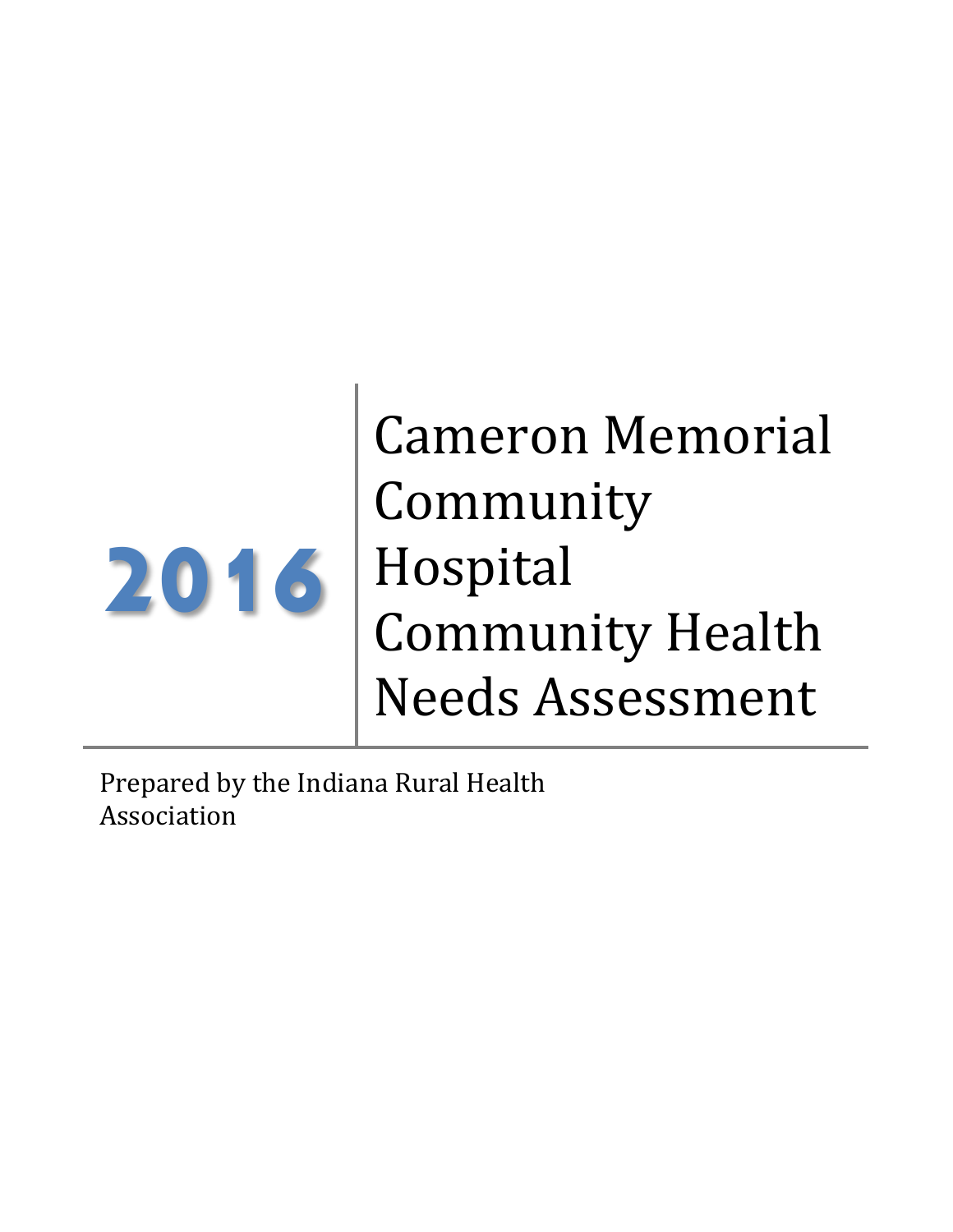# **Table of Contents**

| Appendix A – Resources & Reference Materials     |  |
|--------------------------------------------------|--|
| <b>Appendix B – Steering Committee Documents</b> |  |
| Appendix $C$ – Survey & Survey Results           |  |
| <b>Appendix D – Existing Facilities</b>          |  |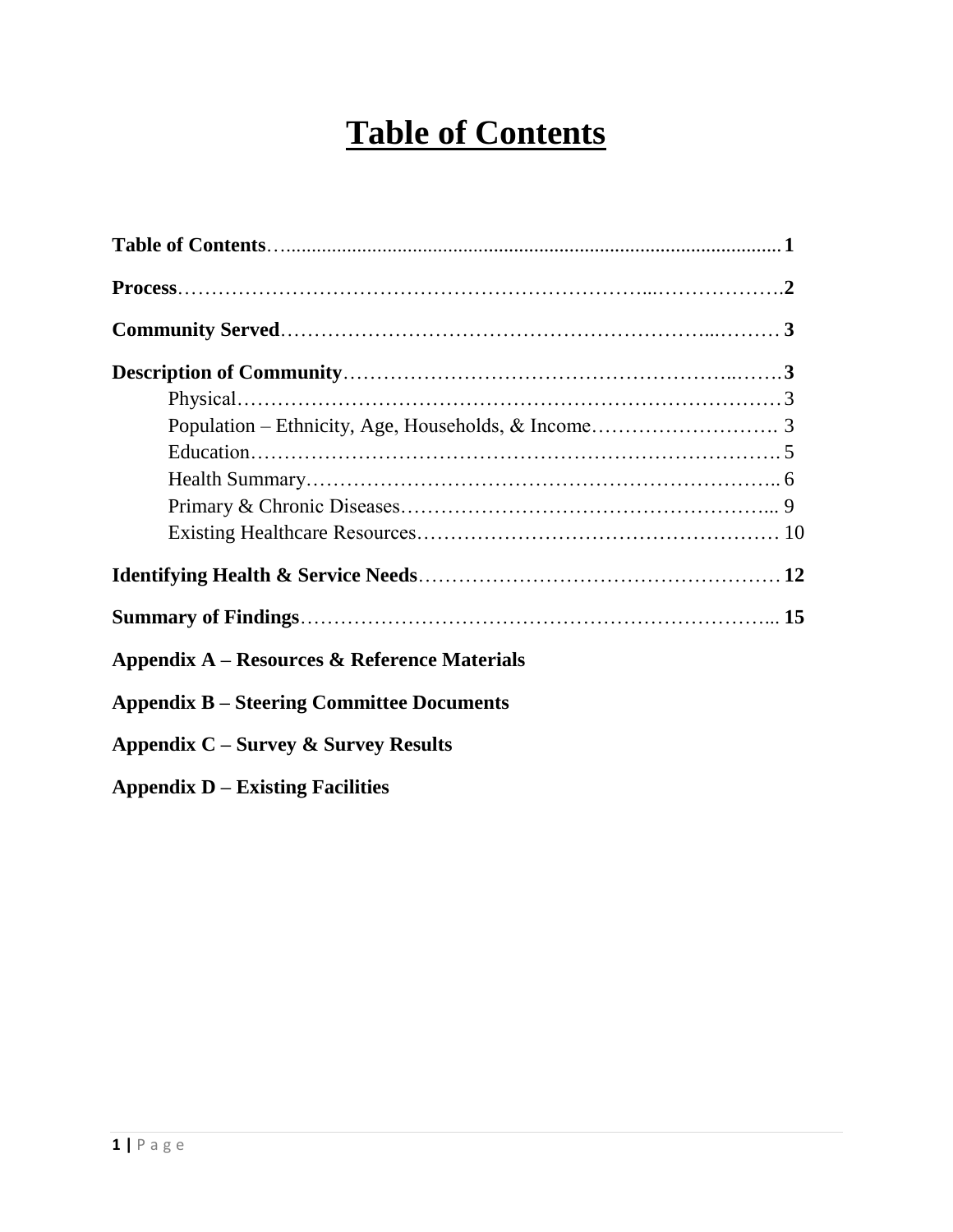# **Process**

Cameron Memorial Community Hospital (CMCH) contracted with the Indiana Rural Health Association (IRHA) to conduct the Community Health Needs Assessment (CHNA).

IRHA first identified the community served by CMCH through conversations with the hospital. Based on a review of patient zip codes, the hospital was able to define the community served as all postal codes within the geographic area of Steuben County. The hospital provided a primary service area map with zip codes, which can be found in Appendix A.

To quantifiably describe the community, census reports were pulled from the United States Census Bureau Reports. Quantifiable statistics and reports for health-related community data were obtained from Cameron Memorial Community Hospital, the Community Health Rankings & Roadmaps from the Robert Wood Johnson Foundation, and the Indiana Community Asset Inventory and Rankings 2016 from the Center for Business and Economic Research and Ball State University. The full versions of these reports can be viewed in Appendix A. Additional reports on chronic disease were pulled from the Centers for Disease Control website and the Indiana State Cancer Registry. Excerpts from these reports can also be found in Appendix A.

Next, a steering committee of Steuben County representatives was organized with the help of the Cameron Memorial Community Hospital CEO, Connie McCahill, and PR/Marketing Director, Laura Lutterbeck. Business owners, local officials, healthcare providers, minority leaders, clergy, student representatives, and any other interested parties were invited to attend the meeting to discuss the healthrelated needs of the county with a view to identifying the areas of greatest concern. The list of attendees, the organization they represent, and their emails can be found in Appendix B.

From the information obtained in the steering committee, a 50-question survey was developed to gain the perspective of the inhabitants of the community. Questions included queries about the effect of various factors (such as illegal drugs, obesity, and sexually transmitted diseases), as well as probes into the perceived need for various services and facilities in the county. The survey was widely disseminated to the residents of Steuben County through inclusion on the Cameron Memorial Community Hospital's website, face-to-face polling at Fremont Village Foods, a popular grocery store in Fremont, Indiana; Sutton's Deli, a restaurant on the town square in Angola; and the Angola Rural King. An online survey posted on SurveyMonkey.com was also made available to the public. The survey may be viewed in Appendix C.

To identify all healthcare facilities and resources that are currently responding to the healthcare needs of the community, the IRHA contacted CMCH to ascertain the facilities that are currently available to the residents of Steuben County. The hospital was able to provide a listing of the facilities and resources, including, but not limited to, clinics, family practices, and nursing facilities. The list of existing community resources can be found in Appendix D.

At this point, the entirety of the collected data was submitted to Cameron Memorial Community Hospital to explain how the needs identified by the CHNA are currently being met, as well as to write a plan of action for those needs that are not currently being met. CMCH was also able to identify the information gaps limiting the hospital's ability to assess all of the community's health needs.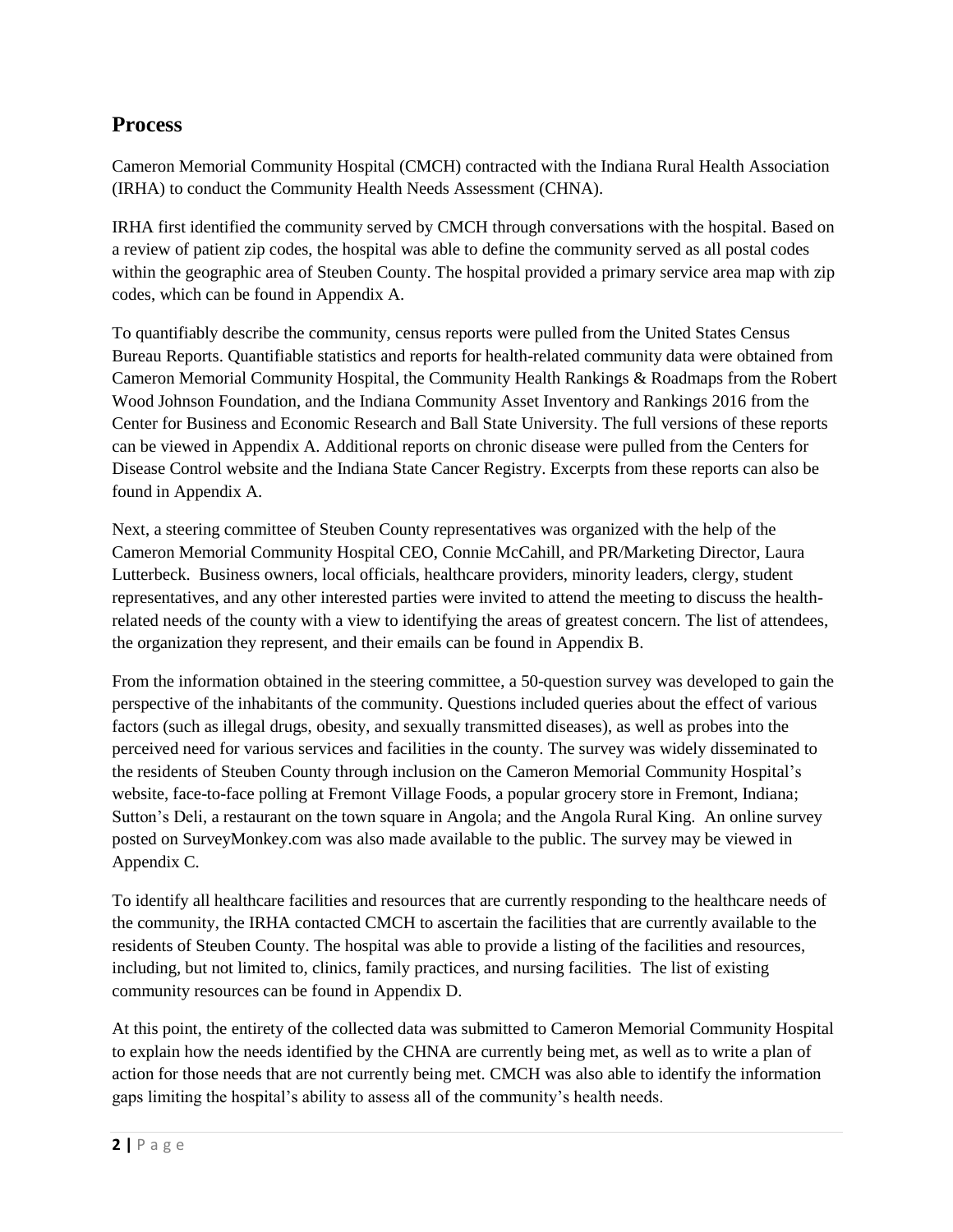The completed CHNA was then publically posted on hospital's website. Hard copies of the full report were made available to the community upon request at the hospital, as well.

# **Community Served**

The community served by Cameron Memorial Community Hospital is defined as follows: All people living within Steuben County, Indiana, at any time during the year. To be determined as living within the service area of Steuben County, a person must reside within one of the following postal zip codes: 46703, 46705, 46737, 46742, 46744, 46747, 46776, 46779, or 46789.

# **Description of Community**

# **Physical**

Steuben County is located in the extreme northeastern corner of Indiana. The county is largely rural and is the sixteenth smallest county in Indiana at approximately 322.47 square miles.

## **Population – Ethnicity, Age, Households & Income**

According to the U.S. Census Report, the total population of the county is approximately 34,372 as of July 1, 2015; and the median age in the county is 41.2 years old. Females make up 49.3% of the overall populace. Minority populations make up approximately 7.18% of the total inhabitants of the county according to 2014 census data. There are 13,409 households comprised of approximately 2.45 persons each. The average household income is \$48,750; and the average per capita income is \$24,345.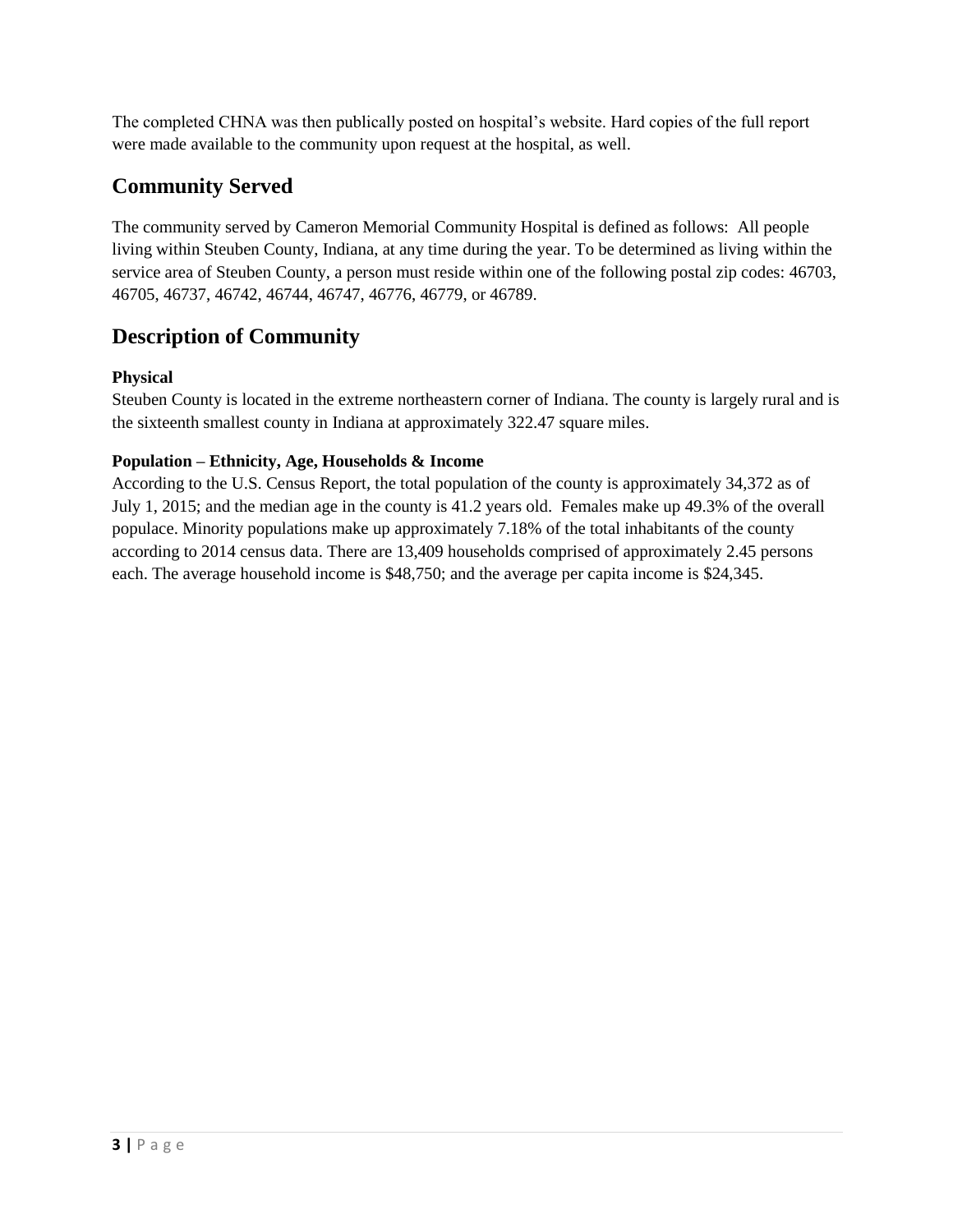|                         | <b>Steuben County, Indiana</b> |                           |                |                                             |
|-------------------------|--------------------------------|---------------------------|----------------|---------------------------------------------|
| <b>Subject</b>          | <b>Estimate</b>                | <b>Margin</b><br>of Error | <b>Percent</b> | <b>Percent</b><br>Margin of<br><b>Error</b> |
| <b>SEX AND AGE</b>      |                                |                           |                |                                             |
| <b>Total population</b> | 34,190                         | *****                     | 34,190         | (X)                                         |
| Male                    | 17,273                         | $+/-38$                   | 50.5%          | $+/-0.1$                                    |
| Female                  | 16,917                         | $+/-38$                   | 49.5%          | $+/-0.1$                                    |
|                         |                                |                           |                |                                             |
| Under 5 years           | 1,768                          | *****                     | 5.2%           | *****                                       |
| 5 to 9 years            | 2,053                          | $+/-180$                  | 6.0%           | $+/-0.5$                                    |
| 10 to 14 years          | 2,238                          | $+/-181$                  | 6.5%           | $+/-0.5$                                    |
| 15 to 19 years          | 2,704                          | $+/-71$                   | 7.9%           | $+/-0.2$                                    |
| 20 to 24 years          | 2,405                          | $+/-36$                   | 7.0%           | $+/-0.1$                                    |
| 25 to 34 years          | 3,447                          | $+/-64$                   | 10.1%          | $+/-0.2$                                    |
| 35 to 44 years          | 4,166                          | $+/-70$                   | 12.2%          | $+/-0.2$                                    |
| 45 to 54 years          | 4,967                          | $+/-57$                   | 14.5%          | $+/-0.2$                                    |
| 55 to 59 years          | 2,513                          | $+1 - 202$                | 7.4%           | $+/-0.6$                                    |
| 60 to 64 years          | 2,451                          | $+/-207$                  | 7.2%           | $+/-0.6$                                    |
| 65 to 74 years          | 3,251                          | $+/-9$                    | 9.5%           | $+/-0.1$                                    |
| 75 to 84 years          | 1,727                          | $+/-130$                  | 5.1%           | $+/-0.4$                                    |
| 85 years and over       | 500                            | $+1 - 129$                | 1.5%           | $+/-0.4$                                    |
|                         |                                |                           |                |                                             |
| Median age (years)      | 41.2                           | $+/-0.4$                  | (X)            | (X)                                         |
|                         |                                |                           |                |                                             |
| 18 years and over       | 26,717                         | *****                     | 78.1%          | *****                                       |
| 21 years and over       | 24,861                         | $+/-146$                  | 72.7%          | $+/-0.4$                                    |
| 62 years and over       | 6,998                          | $+/-179$                  | 20.5%          | $+/-0.5$                                    |
| 65 years and over       | 5,478                          | $+/-9$                    | 16.0%          | $+/-0.1$                                    |
|                         |                                |                           |                |                                             |
| 18 years and over       | 26,717                         | *****                     | 26,717         | (X)                                         |
| Male                    | 13,509                         | $+1 - 23$                 | 50.6%          | $+/-0.1$                                    |
| Female                  | 13,208                         | $+1 - 24$                 | 49.4%          | $+/-0.1$                                    |
|                         |                                |                           |                |                                             |
| 65 years and over       | 5,478                          | $+/-9$                    | 5,478          | (X)                                         |
| Male                    | 2,530                          | $+/-6$                    | 46.2%          | $+/-0.1$                                    |
| Female                  | 2,948                          | $+/-5$                    | 53.8%          | $+/-0.1$                                    |

Source: U.S. Census Bureau, 2010-2014 American Community Survey 5-Year Estimates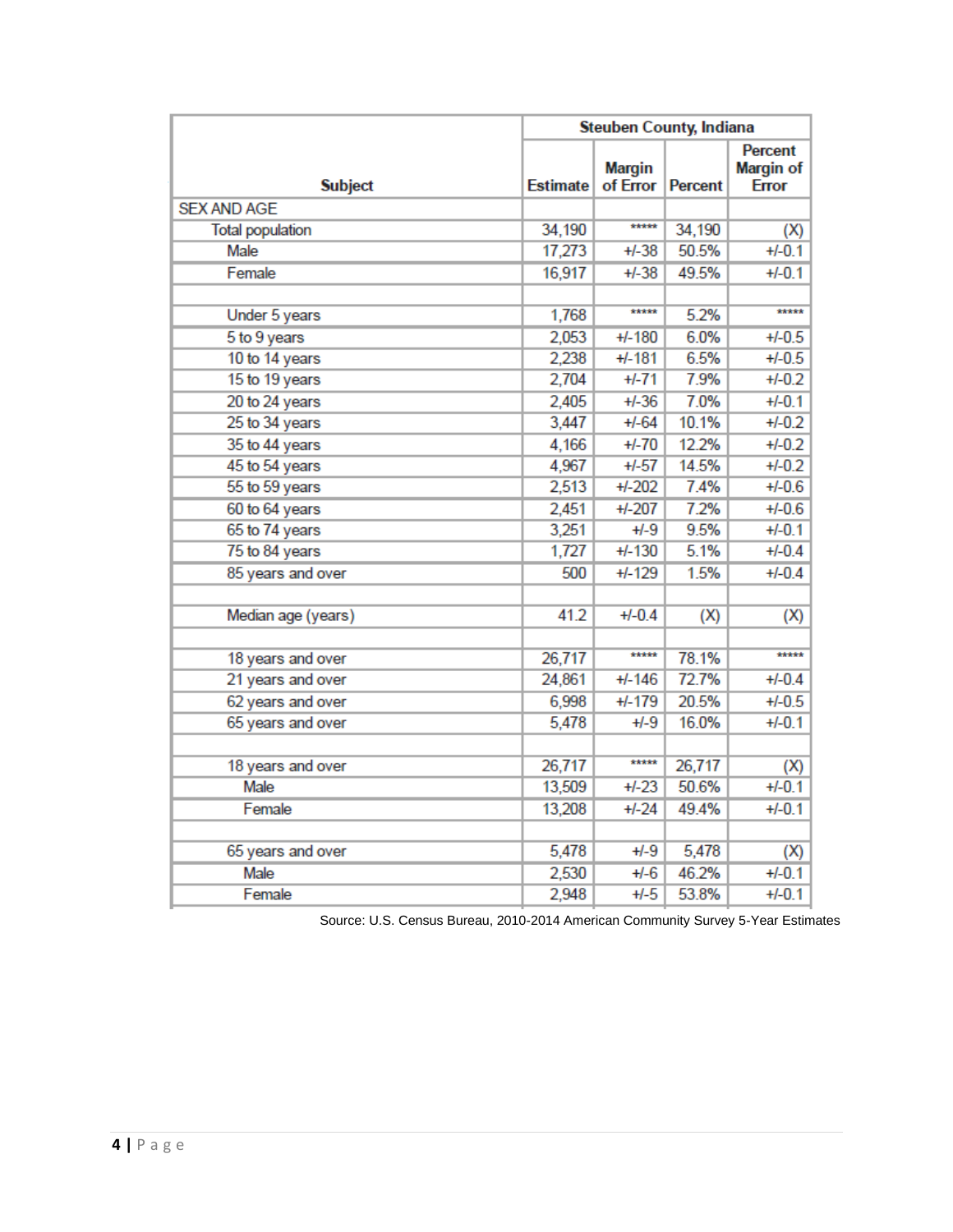



## **Education**

The Robert Wood Johnson Foundation reports that approximately 84% of the county residents have high school diplomas compared with a statewide average of on 87%. However, only 60% of the community has at least some college education compared with a statewide average of 61%. The educational achievements of the county earned Steuben a grade of B- from the CAIR report.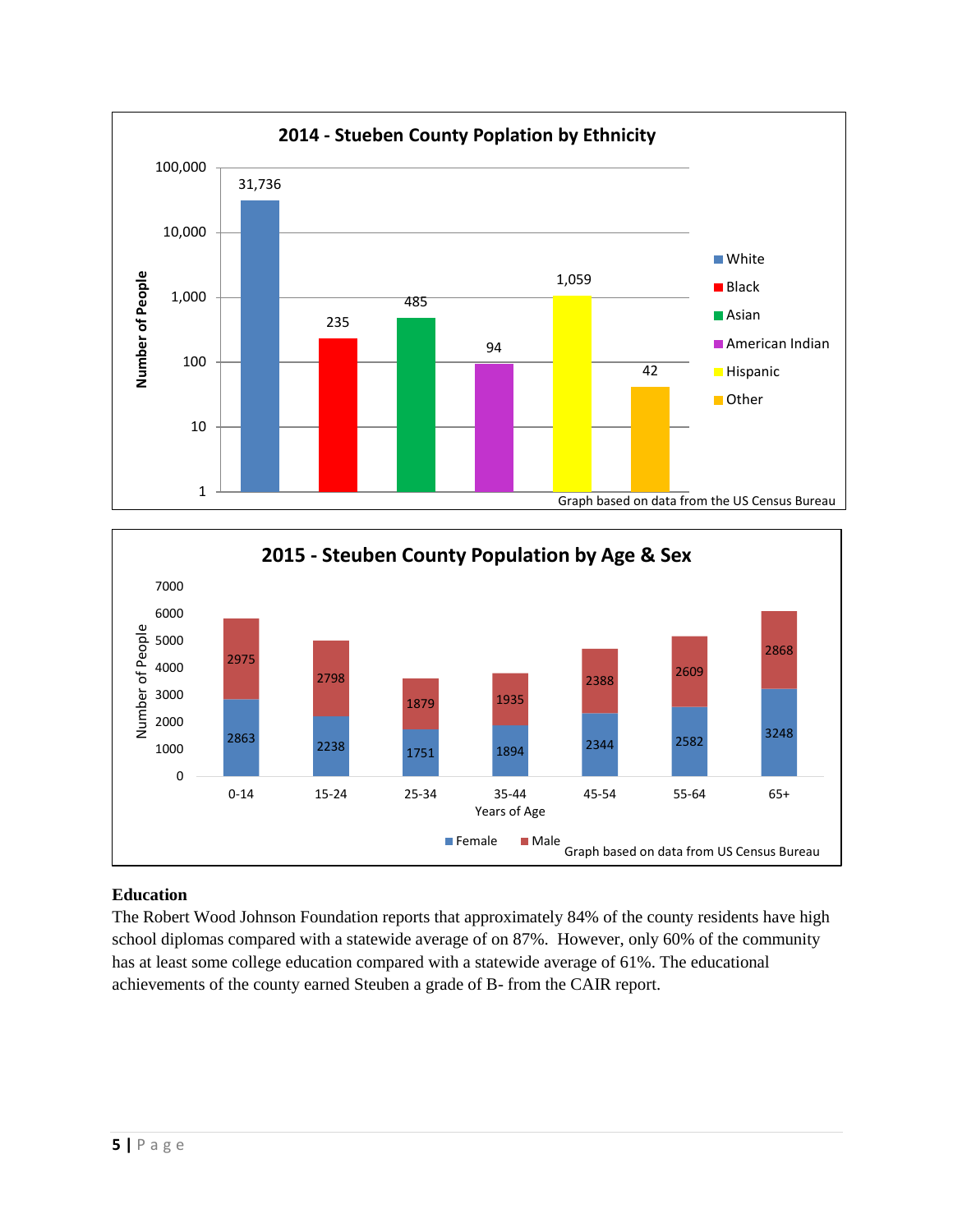

The full reports from U.S. Census Bureau, the Robert Wood Johnson Foundation, and the Center for Business and Economic Research and Ball State University can be viewed in Appendix A.

## **Health Summary**

The overall health grade for Steuben County from the CAIR report stands at a C. The CAIR provides a detailed asset inventory of variables that describe the education attainment and health of Hoosier citizens, as well as the availability of natural resources and cultural amenities. All of the data has been carefully selected from secondary sources and is reviewed as to the contribution to the quality of life for the residents within the county. The data sets have been aggregated and a grade, noted above, has been given to Steuben County. Based on data from the 2016 County Health Rankings & Roadmaps report, Steuben County ranks 14<sup>th</sup> in Health Outcomes and 38<sup>th</sup> in Health Factors out of a total of 92 counties in the state.

The Health Outcomes ranking was based on a reported 3.4 days of poor physical health by Steuben County residents compared to a national average of 3.8 and a statewide average of 4.1 and a reported 3.7 days of poor mental health days by Steuben County residents compared to a national average of 3.7 and statewide average of 4.3. The Health Factors ranking was based on Health Behaviors, Clinical Care, Social and Economic Factors, and Physical Environment.

A high instance of adult smoking (at 20% of the population compared to a national average of 17% and a statewide average of 23%), a high instance of physical inactivity (at 30% compared to a national average of 23% and a statewide average of 28%), a high instance of adult obesity (at 34% compared to a national average of 27% and a statewide average of 31%), and a high instance of deaths related to alcoholimpaired crashes (at 53% of deaths compared to a national average of 31% and a statewide average of  $25\%$ ) all combined to earn Steuben County a bottom-third rank of 66<sup>th</sup> out of 92 counties in Health Behaviors.

The county ranked  $40<sup>th</sup>$  out of 92 counties on Clinical Care. The largest detriment to the Clinical Care scoring was the high patient-to-primary physician ratio at 2860:1 compared with the national average of 1320:1 and the statewide average of 1490:1. The Clinical Care rankings also indicated that approximately 16% of the population is uninsured, which is relatively on par compared to the 17% uninsured nationally and the 16% statewide.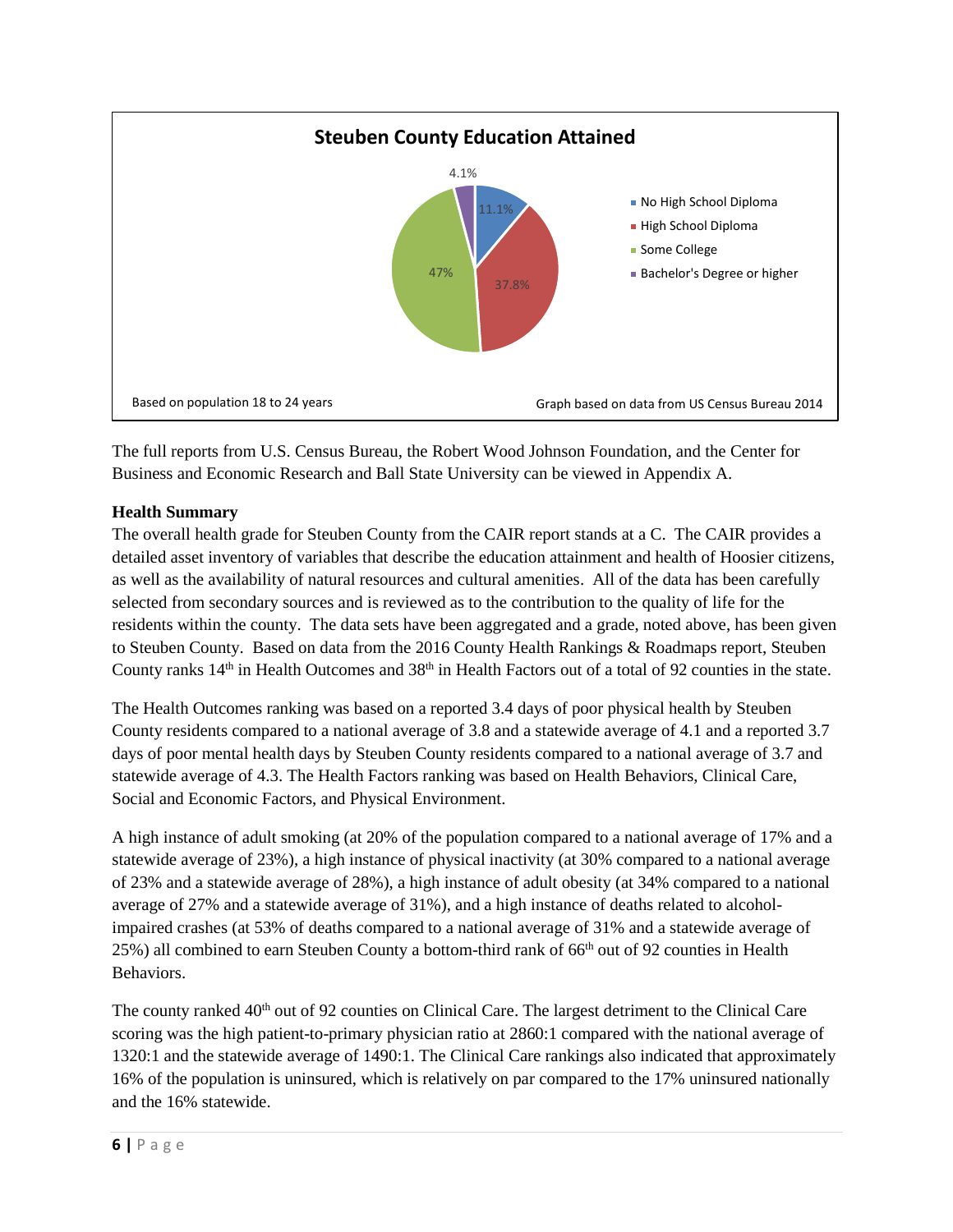Middling performances in both percentage of high school graduates (84% of the community compared to a statewide average of 87% and 82% nationally), a low unemployment rate (5.0% compared to 6.0% statewide), and low violent crime rate (70 incidents compared with 334 statewide and 392 nationally) all resulted in a top-third ranking of 23<sup>th</sup> out of 92 counties in Social and Economic Factors.

The Physical Environment score was especially high for Steuben County, resulting in a ranking of  $19<sup>th</sup>$ out of 92 Indiana counties. The high ranking is due to a combination of air pollution-particulate matter (13.0 average density of fine particulate matter compared to a statewide average of 13.5 and a national average of 11.4). Even more impact was made on the Physical Environment score by a very low incidence severe housing problems (9% compared to 14% statewide and 19% nationally), which made it among the Top U.S. Performers according to the Robert Wood Johnson reports. A moderately high number of individuals in the county driving alone to work (85% of the total county population compared to 83% statewide and 76% nationally) did impede the county's score.

The County Health Rankings measures the population living with limited access to healthy foods using the USDA Food Environment Atlas. Individuals are counted who have both low access to a supermarket or large grocery store and a low income. "Low access" is greater than ten miles away in a rural county. "Low income" individuals are classified if they fall into the government definition of poverty or have a median family income at or below 80% of the county's median family income.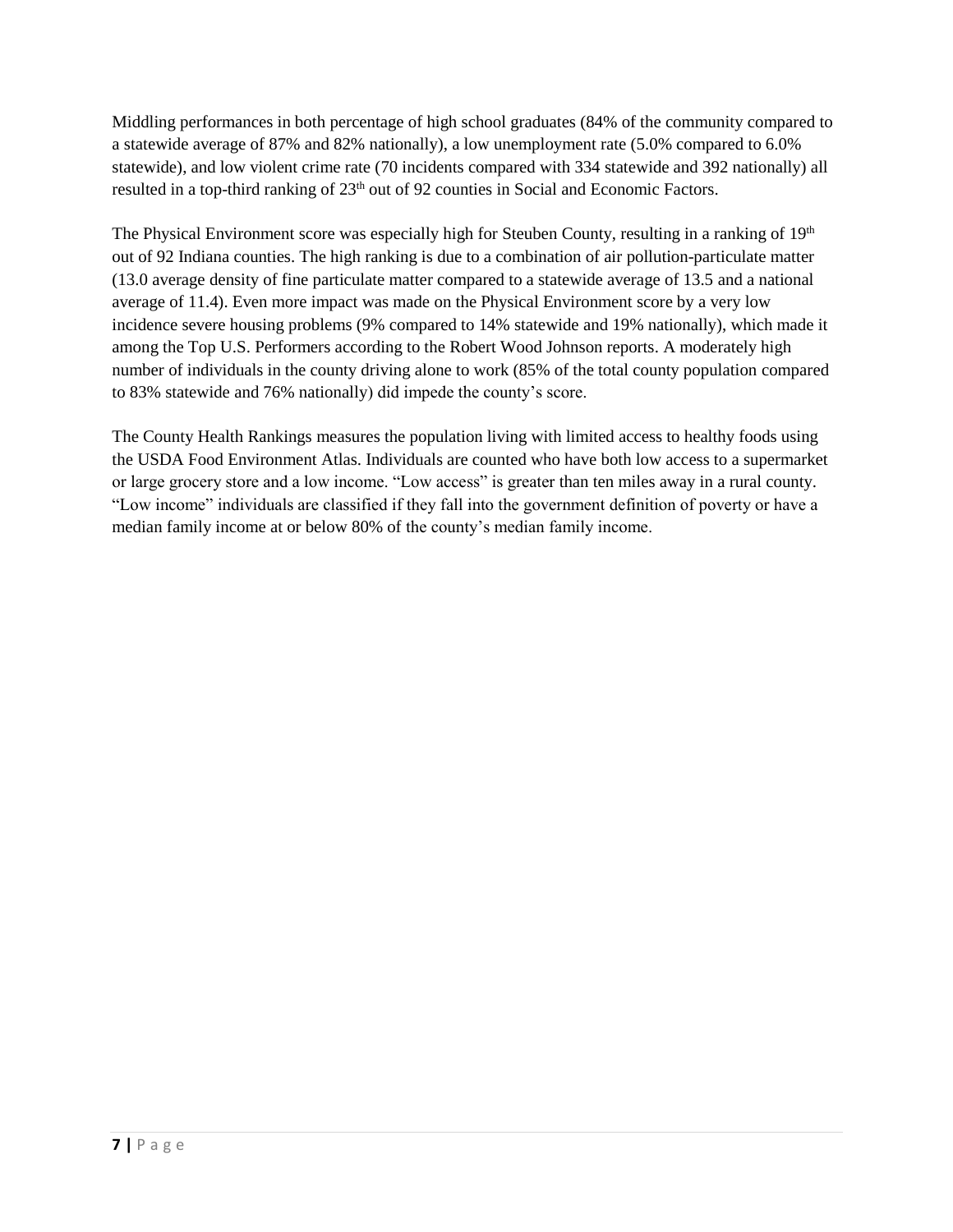|                                      | <b>Steuben County</b> | <b>Error Margin</b> | Top U.S.<br>Performers^ | Indiana | Rank<br>$($ of 92 $)$ |
|--------------------------------------|-----------------------|---------------------|-------------------------|---------|-----------------------|
| <b>Health Outcomes</b>               |                       |                     |                         |         | 14                    |
| Length of Life                       |                       |                     |                         |         | 14                    |
| Premature death                      | 6,500                 | 5,500-7,500         | 5,200                   | 7,600   |                       |
| Quality of Life                      |                       |                     |                         |         | 19                    |
| Poor or fair health**                | 15%                   | 14-15%              | 12%                     | 19%     |                       |
| Poor physical health days**          | 3.4                   | $3.3 - 3.6$         | 2.9                     | 4.1     |                       |
| Poor mental health days**            | 3.7                   | $3.5 - 3.8$         | 2.8                     | 4.3     |                       |
| Low birthweight                      | 7%                    | $6 - 8%$            | 6%                      | 8%      |                       |
| <b>Health Factors</b>                |                       |                     |                         |         | 38                    |
| <b>Health Behaviors</b>              |                       |                     |                         |         | 66                    |
| Adult smoking**                      | 20%                   | 19-21%              | 14%                     | 23%     |                       |
| Adult obesity                        | 34%                   | 28-40%              | 25%                     | 31%     |                       |
| Food environment index               | 7.4                   |                     | 8.3                     | 7.2     |                       |
| Physical inactivity                  | 30%                   | 25-37%              | 20%                     | 28%     |                       |
| Access to exercise opportunities     | 49%                   |                     | 91%                     | 75%     |                       |
| Excessive drinking**                 | 16%                   | 16-17%              | 12%                     | 16%     |                       |
| Alcohol-impaired driving deaths      | 53%                   | 42-63%              | 14%                     | 25%     |                       |
| Sexually transmitted infections      | 149.5                 |                     | 134.1                   | 428.7   |                       |
| Teen births                          | 38                    | 34-42               | 19                      | 37      |                       |
| <b>Clinical Care</b>                 |                       |                     |                         |         | 40                    |
| Uninsured                            | 16%                   | 14-17%              | 11%                     | 16%     |                       |
| Primary care physicians              | 2,860:1               |                     | 1,040:1                 | 1,490:1 |                       |
| Dentists                             | 2,640:1               |                     | 1,340:1                 | 1,930:1 |                       |
| Mental health providers              | 1,430:1               |                     | 370:1                   | 710:1   |                       |
| Preventable hospital stays           | 56                    | 48-64               | 38                      | 63      |                       |
| Diabetic monitoring                  | 86%                   | 77-95%              | 90%                     | 84%     |                       |
| Mammography screening                | 56%                   | 46-65%              | 71%                     | 62%     |                       |
| Social & Economic Factors            |                       |                     |                         |         | 23                    |
| High school graduation               | 84%                   |                     | 93%                     | 87%     |                       |
| Some college                         | 60%                   | 54-65%              | 72%                     | 61%     |                       |
| Unemployment                         | 5.0%                  |                     | 3.5%                    | 6.0%    |                       |
| Children in poverty                  | 19%                   | 14-24%              | 13%                     | 21%     |                       |
| Income inequality                    | 3.6                   | $3.3 - 3.9$         | 3.7                     | 4.4     |                       |
| Children in single-parent households | 31%                   | 25-37%              | 21%                     | 34%     |                       |
| Social associations                  | 16.6                  |                     | 22.1                    | 12.6    |                       |
| Violent crime                        | 70                    |                     | 59                      | 334     |                       |
| Injury deaths                        | 51                    | 41-63               | 51                      | 63      |                       |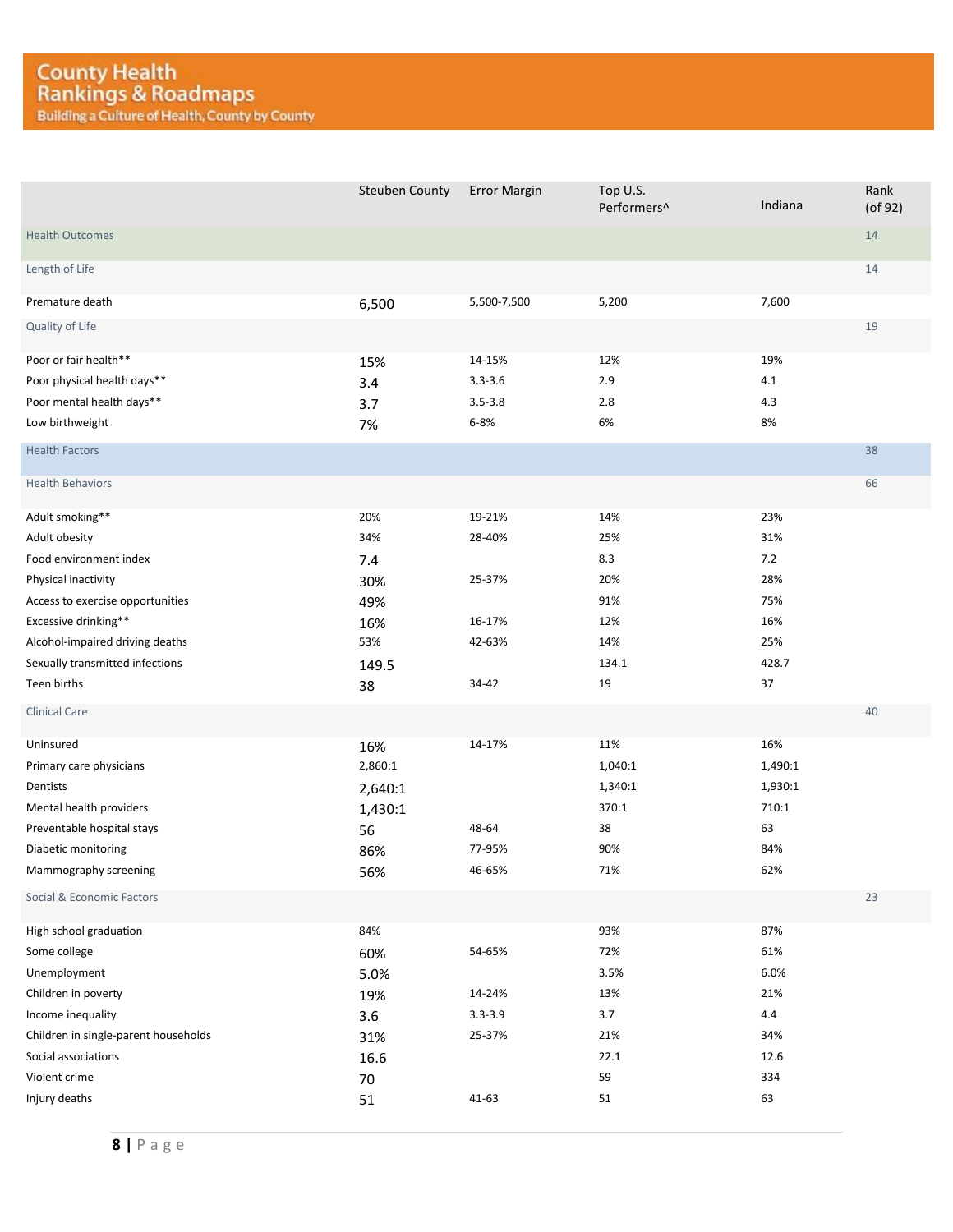#### Physical Environment

| Air pollution - particulate matter | 13.0 |        | 9.5 | 13.5 |
|------------------------------------|------|--------|-----|------|
| Drinking water violations          | Yes  |        | No  |      |
| Severe housing problems            | 9%   | 8-11%  | 9%  | 14%  |
| Driving alone to work              | 85%  | 83-86% | 71% | 83%  |
| Long commute - driving alone       | 28%  | 24-31% | 15% | 30%  |

^ 10th/90th percentile, i.e., only 10% are better.

Note: Blank values reflect unreliable or missing data

\*\* Data should not be compared with prior years due to changes in definition/methods

#### **Primary and Chronic Diseases**

Cameron Memorial Community Hospital generated a report of the Top 25 Most Common Diagnosis for Inpatients from their most recent fiscal year, October 1, 2014, through September 30, 2015. From this report, the top ten most common diagnoses for their service area were identified. A further examination of the payer mix for each diagnosis resulted in additional data to identify the issues that were most often seen in low-income, disabled, and/or older populations. (\*Note: It is important to understand the key characteristics of the CMCH population. This includes identifying the low-income, disabled, and/or elderly population. The population trends help provide an indication of patterns within the residents of the community and assist in identifying the needs around this populace.)

The following list contains the top ten most common diagnoses and the percentage of Medicare and Medicaid patients for each diagnosis:

Septicemia – 111 cases (87.39% Medicare and Medicaid) Pneumonia – 67 cases (88.06% Medicare and Medicaid) Obstructive Chronic Bronchitis w/ Acute Bronchitis – 66 cases (81.82% Medicare and Medicaid) Atrial Fibrillation – 42 cases (73.81% Medicare and Medicaid) Diastolic Heart Failure Acute or Chronic  $-29$  cases (86.21% Medicare and Medicaid) Diverticulitis of the Colon without Hemorrhage – 26 cases (46.15% Medicare and Medicaid) Cellulitis of the Leg  $-21$  cases (57.14% Medicare and Medicaid) Diabetes with Ketoacidosis Type  $1 - 21$  cases (76.19% Medicare and Medicaid) Cerebral Artery Occlusion with Cerebral Infarction  $-21$  cases (80.95% Medicare and Medicaid) Acute Kidney Failure – 20 cases (85% Medicare and Medicaid)

The full list of top discharge diagnoses and payer mix report can be found in Appendix A.

The cancer rates in Steuben County are favorable when compared to the state average. The rate of cancer (per 100,000 people) in Steuben County comes in at 411.9 compared to a statewide rate of 466.6. Steuben actually comes in below average on the rates of prostate cancer (87.3 versus a statewide rate of 106.9) and lung cancer (65.5 versus a statewide rate of 73.9). Breast cancer and colon and rectum cancers are lower than the state average, as well, with a breast cancer rate of 93.0 versus a statewide rate of 118.1 and a colon/rectum cancer rate of 37.7 versus a statewide rate of 44.4.

Cancer mortality rates for all types of cancer in the county are also coming in well below the state average at a rate of 170.4 versus Indiana's overall rate of 187.3. The mortality rates in Steuben County in both

2016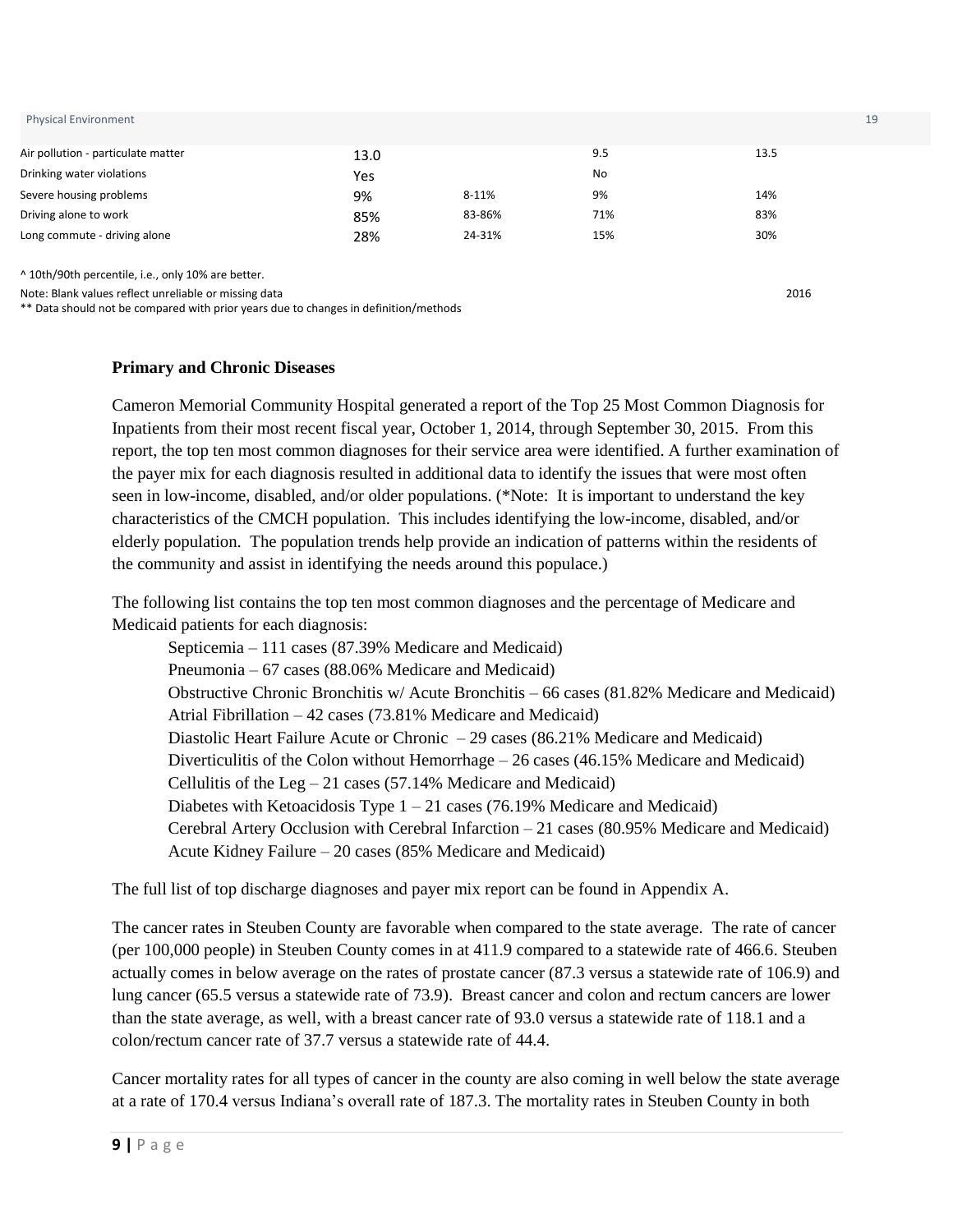lung (46.7 compared to statewide 57.5) and colon and rectal cancer (14.7 compared to statewide 16.6) outpace the statewide averages, too. However, despite lower instances of all other tracked cancers, the prevalence of breast cancer is higher in Steuben County compared to statewide (26.2 versus a statewide rate of 22.6).

Continuing the trend of higher instances of chronic disease, data from the Centers for Disease Control and Prevention Division for Heart Disease and Stroke Prevention ranks Steuben County very poorly at 81<sup>st</sup> out of Indiana's 92 counties in rate of hospitalization for heart disease. The county ranked  $56<sup>th</sup>$  in mortality rate from strokes at a value of 43.6 per 100,000, which is slightly higher than the state's rate of 200.3 per 100,000.

The CDC's Diabetes Data & Trends report also relates that Steuben County comes in above the state average in rates of diabetes. The county has an age-adjusted rate of 9.6% compared to an Indiana-wide average of 9.3% and national rate of 8.3%.

Portions of the Indiana State Cancer Registry's Indiana Cancer Facts & Figures, as well as the three CDC reports, can be found in Appendix A.

### **Existing Healthcare Resources**

Cameron Memorial Community Hospital provided a complete listing of the currently available healthcare facilities and services that are accessed by those living in Steuben County. This list includes, but is not limited to, a Critical Access Hospital, community-based physicians, a county health department, and a variety of specialty clinics, oral care providers, eye care providers, mental health services, nursing homes, and assisted living facilities. CMCH will be able to use this listing when creating their action plan to fully incorporate all available resources.

Achieve Physical Therapy Allen County Cardiology LLC Alley, Jonathan DO Angola Dental Center Angola Dental Lab Angola Dunlap Eye Clinic Angola Karate Club Angola Orthodontists Angola Physical Therapy Angola Skin Care & Dermatology **Center** Anytime Fitness Aspen Dental Baals & Weigand Family Eye Barry, Greg DDS Bike & Soul Boswell, Pegi MS LMFT Bowen Center Brandon, Todd MD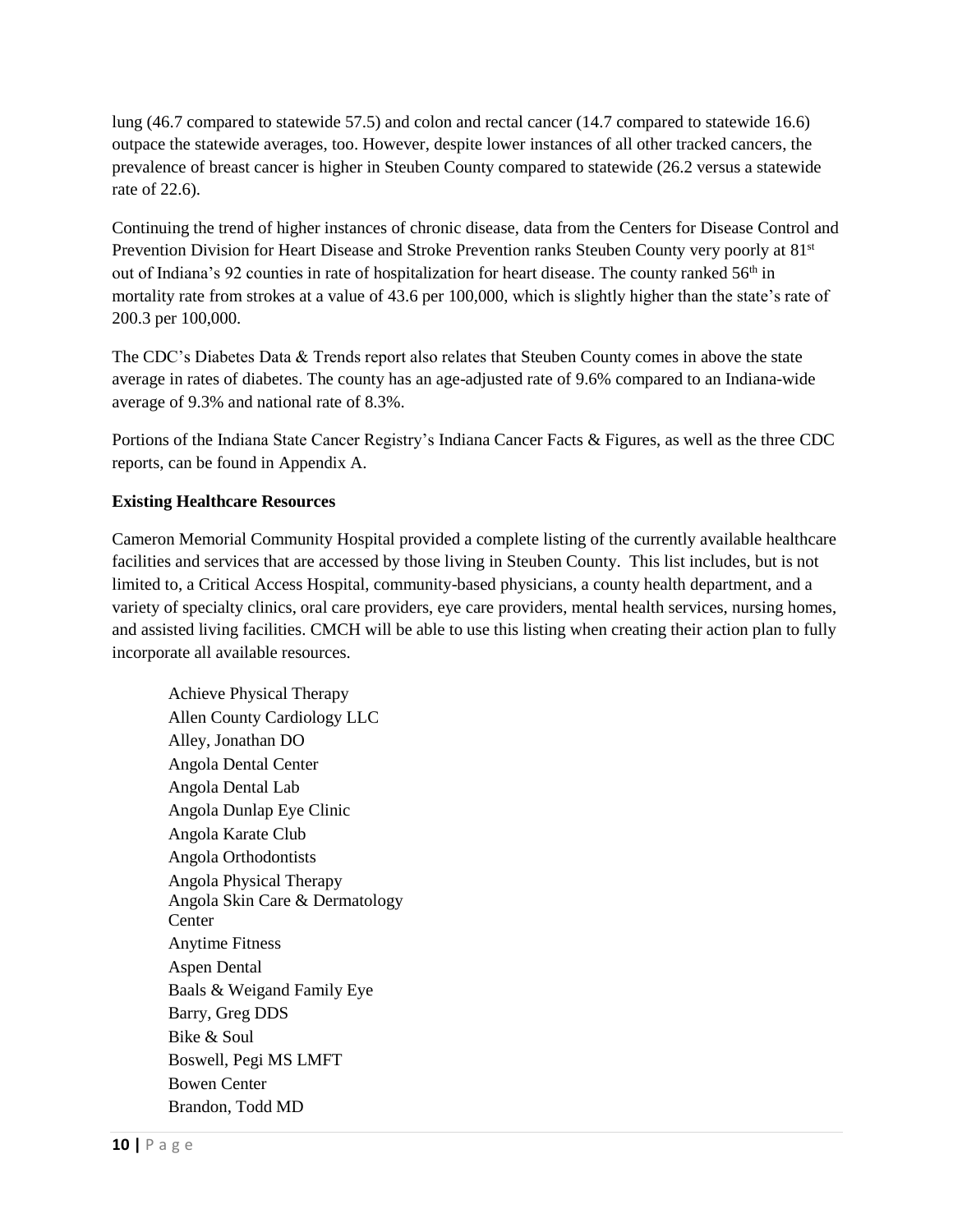Bussema, Christopher DPM C&C Fitness Cameron Home Health Care & Hospice Cameron Memorial Community Hospital Cameron Woods Senior Living Community Club Fitness Collis, William MD Crisman, Ted MD Crossroads Home Care Inc. Curves CVS Pharmacy Doloresco, Fred, MD Dunlap Dental Solutions ELD Orthodontics Faith Community Health Clinic Fitt 4 Life Fort Wayne Orthopaedics Fremont Family Dentistry Frey, Timothy DDS Gabet Family Dentistry Hart, Kevin MD Hartman, Richard DO Healthy Smiles Family Dentistry Holicki Optical Inc. Home Sweet Home Senior Care Igney, Bradley DDS Indiana Physical Therapy JT Counseling Group King, Janice LMHC Lakeland Skilled Nursing & Rehabilitation Lazoff, Thomas MD Lu, Lin MD Magwire, Brian OD Mattox II, Dean MD Meijer Pharmacy Miller, Berry MD Miller, Thomas MD Motion for Life Northeastern Center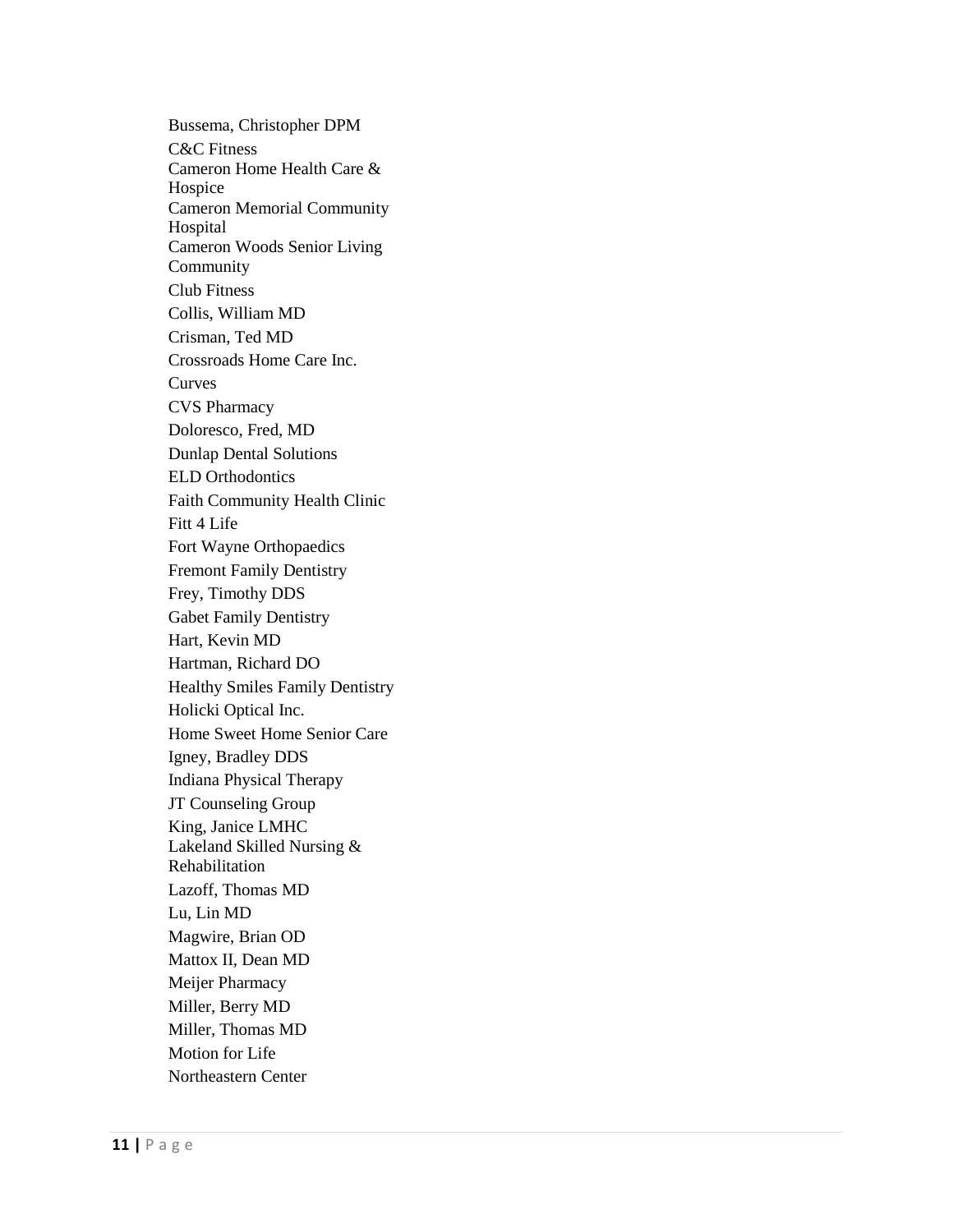Northern Lakes Nursing & Rehab **Center** Oral & Maxillofacial Surgery Associates, PC Orthodontic Specialty Services O'Shaughnessy, Mark MD PPG Podiatry Regional Cancer Care Center Rockwell, Joyce DDS Rx Optical Shakti Yogo & Wellness Shipe, Terry MD Shugart, Robert MD Smith, Theresa MD Smith, William MD Soul Artist Yoga Studio Steuben County Health Department Stevens Chiropractic Center Urgent Care of Cameron Hospital Walgreens Store Angola Walmart Pharmacy Walmart Vision Center Watkins, David MD Watkins, Larry MD Weaver Jr., R. Wyatt MD Well Child Clinic Whang, Sung MD Women's Health Advantage YMCA of Steuben County

A complete listing of the facilities can be found in Appendix D.

# **Identifying Health & Service Needs**

A steering committee of Steuben County representatives was organized with the help of the Cameron Memorial Community Hospital CEO, Connie McCahill, and PR/Marketing Director, Laura Lutterbeck. Business owners, local officials, healthcare providers, minority leaders, clergy, student representatives, and any other interested parties were invited to attend the meeting to discuss the health-related needs of the county with a view to identifying the areas of greatest concern. Anyone who was unable to attend was invited to submit a letter detailing the needs of the community. The invitation letter, list of attendees, and a submitted letter from a citizen who was unable to attend can be found in Appendix B.

The steering committee was encouraged to brainstorm all areas of need or concern in the health field in Steuben County in both large and small group settings. Once a master list of all concerns was agreed upon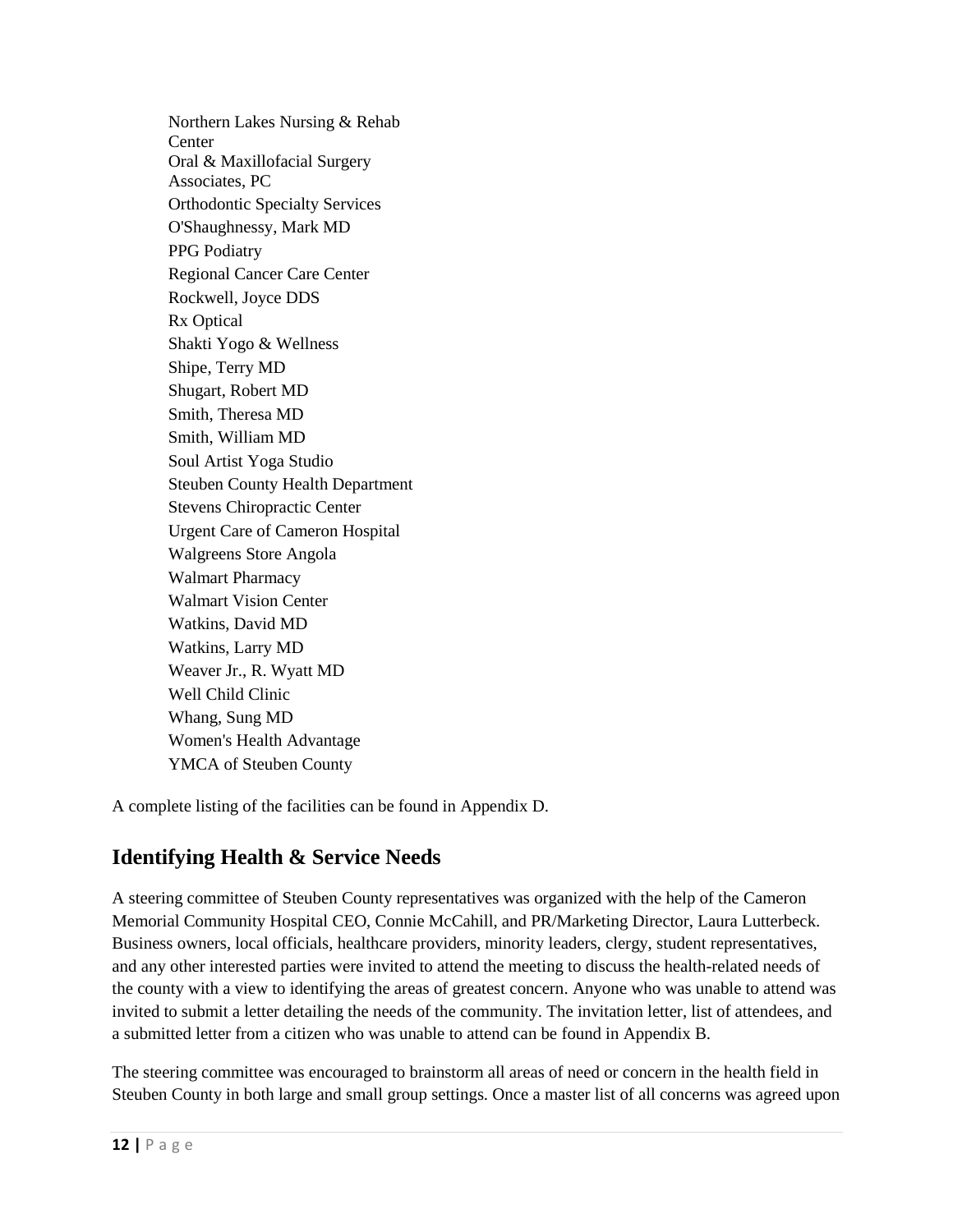by the full group, attendees were separated into three smaller groups (Group A, Group B, and Group C). The small groups were asked to list what they perceived to be the greatest strengths and values in their county. Then, they were asked to identify the highest priorities from the master list of concerns.

By analyzing all three prioritized lists from the small groups and the submitted letters from those who were unable to attend, the IRHA was able to pull out the items that appeared most frequently and identified the community's areas of greatest concern:

Mental health services Transportation – both medical and non-medical **Specialists** Drug use/abuse Tobacco use Sexually transmitted diseases Immunizations/vaccinations Affordable insurance Elder care Parenting skills and education

The master list, each group's priority list, and the list of areas that were determined to be of the greatest need can be found in Appendix B.

The identified areas of greatest need were used to create a 50-question survey, addressing demographics, county issues, and community services and amenities, which can be found in Appendix C. The survey was widely disseminated via internet access, community bulletins, and the local newspaper to the residents of Steuben County through inclusion on the Cameron Memorial Community Hospital's website and a publically available survey posted on SurveyMonkey.com. Face-to-face polling was also implemented at Fremont Village Foods, a popular grocery store in Fremont, Indiana; Sutton's Deli, a restaurant on the town square in Angola; and the Angola Rural King. To conduct the in-person survey, two members of the IRHA staff greeted all county residents as they approached the businesses and asked for their participation in the survey. Hard copies of the survey were also left at some of the locations, as well as CMCH, for anyone who preferred to complete a paper copy of the survey. The general public was alerted to the face-to-face and online polls through CMCH newsletters and an announcement in the local newspaper. At the end of polling, there was a total of 296 total responses, including 37 face-to-face responses. The majority (67.14%) or the respondents were from zip code 46703, nearly half (46.62%) of the respondents were 55 years of age or older, 79.39% of respondents identified as female, and 95.27% of respondents identified as White.

Respondents were first asked to assess the effect of various factors on their community by selecting "very negative effect, some negative effect, no effect, some positive effect, or very positive effect." The second portion of the survey required respondents to assess the need for various services and facilities in their community by selecting "no need, slight need, definite need, or extreme need." In the needs section, respondents were also able to select "no opinion."

There was also a section for open comments at the end of the survey for any additional information the respondents wanted to share.

When asked "how do these issues affect your county," the standout answers by all respondents were:

1. Methamphetamine  $-77.5\%$  responded some negative effect or very negative effect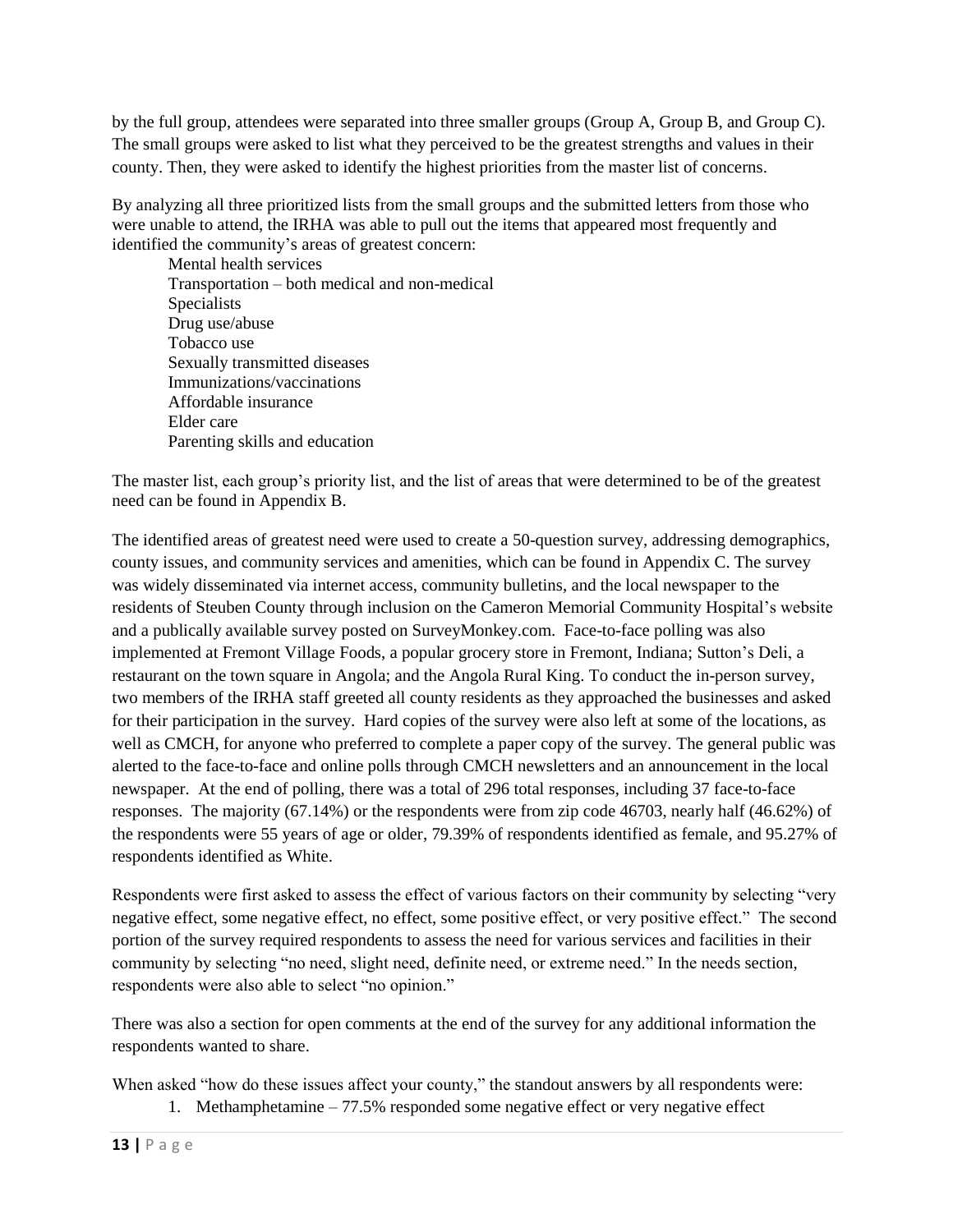- 2. Opioid drug use  $-69.42\%$  responded some negative effect or very negative effect
- 3. Tobacco use 68.21% responded some negative effect or very negative effect
- 4. Obesity 67.49% responded some negative effect or very negative effect
- 5. Poor nutrition 61.87% responded some negative effect or very negative effect
- 6. Lack of physical activity  $-60.71\%$  responded some negative effect or very negative effect
- 7. Cost of nutritious foods 55.72% responded some negative effect or very negative effect
- 8. Sexually transmitted diseases 50.0% responded some negative effect or very negative

Interestingly, some items that were raised as potential concerns by the steering committee are perceived in a positive light by the community members. Positive responses included:

- 1. Access to immunizations and vaccinations 64.77% responded some positive effect or very positive effect
- 2. Availability of medical transportation 57.65% responded some positive effect or very positive effect
- 3. Availability of health care services for the elderly  $-56.49\%$  responded some positive effect or very positive effect

When asked "do you see a need for the following services/facilities in your community," the standout responses were:

- 1. Illegal drug prevention education 80.99% responded definite need or extreme need
- 2. Drug treatment programs and facilities 80.35% responded definite need or extreme need
- 3. Affordable insurance 80.35% responded definite need or extreme need
- 4. Drug treatment facilities 78.37% responded definite need or extreme need
- 5. Tobacco prevention education 77.12% responded definite need or extreme need
- 6. Alcohol prevention education  $-77.11\%$  responded definite need or extreme need
- 7. Mental health services 76.84% responded definite need or extreme need
- 8. Obesity education 72.89% responded definite need or extreme need
- 9. Parenting skills education 71.38% responded definite need or extreme need
- 10. Parenting support services 70.82% responded definite need or extreme need

The full summary of the survey can be found in Appendix C.

A sampling of the comments from the survey is below. All comments have been left as originally submitted unless they have been edited for length.

#### Open comments regarding illegal drugs:

- "My family has been personally affected by Drug addiction. Unfortunately, there is No affordable treatment for someone struggling with addiction in our community. Insurance will not cover the cost of the treatment, and the treatment facilities want thousands of dollars up front. Therefore, sadly the only available option in most cases would be for that person to be arrested and have to get "clean" in jail [….] There is nothing in our community available for these individuals who are struggling with drug addiction."
- "There needs to be more supports in place for Mental Health in Steuben County, also ways to treat drug use, such as needle programs or a model like the Swiss with their heroin maintenance centers."
- "We have a major meth problem in our community. Affordable health care does not exist for most. Need programs to encourage kids to get outside."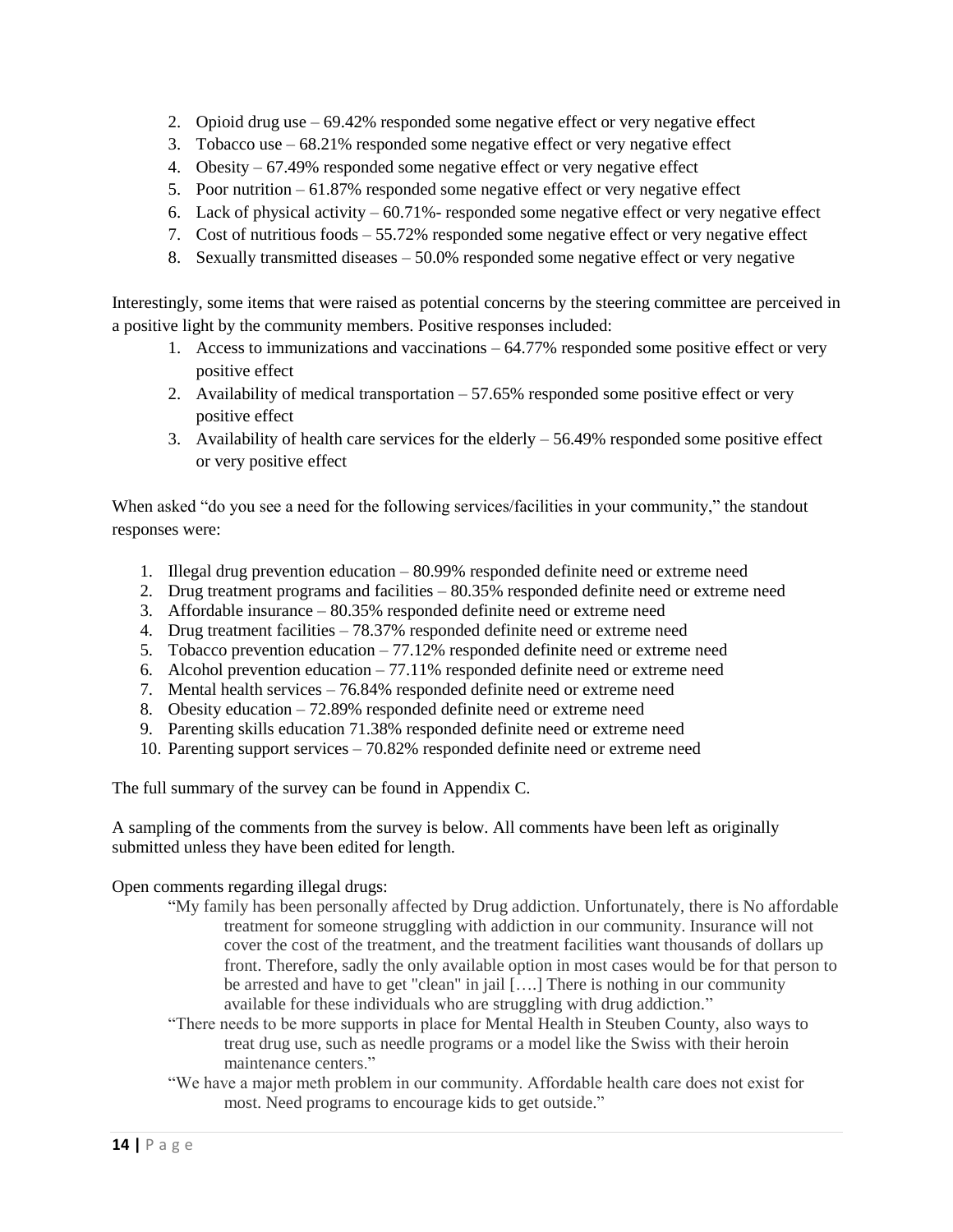#### Open comments regarding physical fitness/obesity/nutrition:

"We have facilities (fitness centers) but cost of use may cause lower rates of use."

"The world is changing. We now KNOW for a FACT that we shouldn't push low fat high carb agendas. Stop doing that!"

"By nutrition information, I mean organic, no chemicals. Not what the government says is good."

#### Open comments regarding reproductive health:

"Sex ed cannot be approached by scaring students into not having sex, because they will do it anyways. Preventative education is extremely important. Alcohol/Drug use/teen pregnancy are Angola's biggest problems."

"Sexual health education that is not centered on abstinence (unrealistic and does not respect separation between church/state) would be helpful."

#### Open comments regarding need for medical services:

"We need a dyalysis center!"

- "The need our own dialysis lab so many people have to have transportation and is very costly and inconvenient – Lets be an all saving facility!"
- "We have specialists in the community, but the wait time to get an appt still makes it necessary to go to other cities for care."
- "The biggest need would be for specialty physicians along with Family Practice physicians that are open and accepting new pts."
- "Need a pediatrician and more family practice physicians."

Open comments regarding affordability:

- "I believe Angola and Fremont needs more affordable housing for single parents and young people starting out like Ft Wayne."
- "Steuben County has some of these services, but there remain many barriers to access, including affordability, awareness, quality of the services, hours of operation of the services, stigma, and transportation."

"Need affordable housing for people who are not on assistance and have full time jobs." "Affordable health care does not exist for most."

A complete summary of the survey results can be found in Appendix C.

# **Summary of Findings**

Based on the information gathered as part of the Community Health Needs Assessment, the Indiana Rural Health Association has identified the areas of greatest need in Steuben County. Through the collection of health data and community input on the county's assets, values, and weaknesses within the hospital's service area, the following needs were identified as being of the highest importance:

#### **Identified Areas of Need**

- Education & Prevention: illegal drug use, alcohol abuse, methamphetamine, tobacco use, obesity
- Mental health and drug treatment facilities
- Chronic Disease: Obesity, diabetes, heart disease, stroke
- Parenting and family support and education